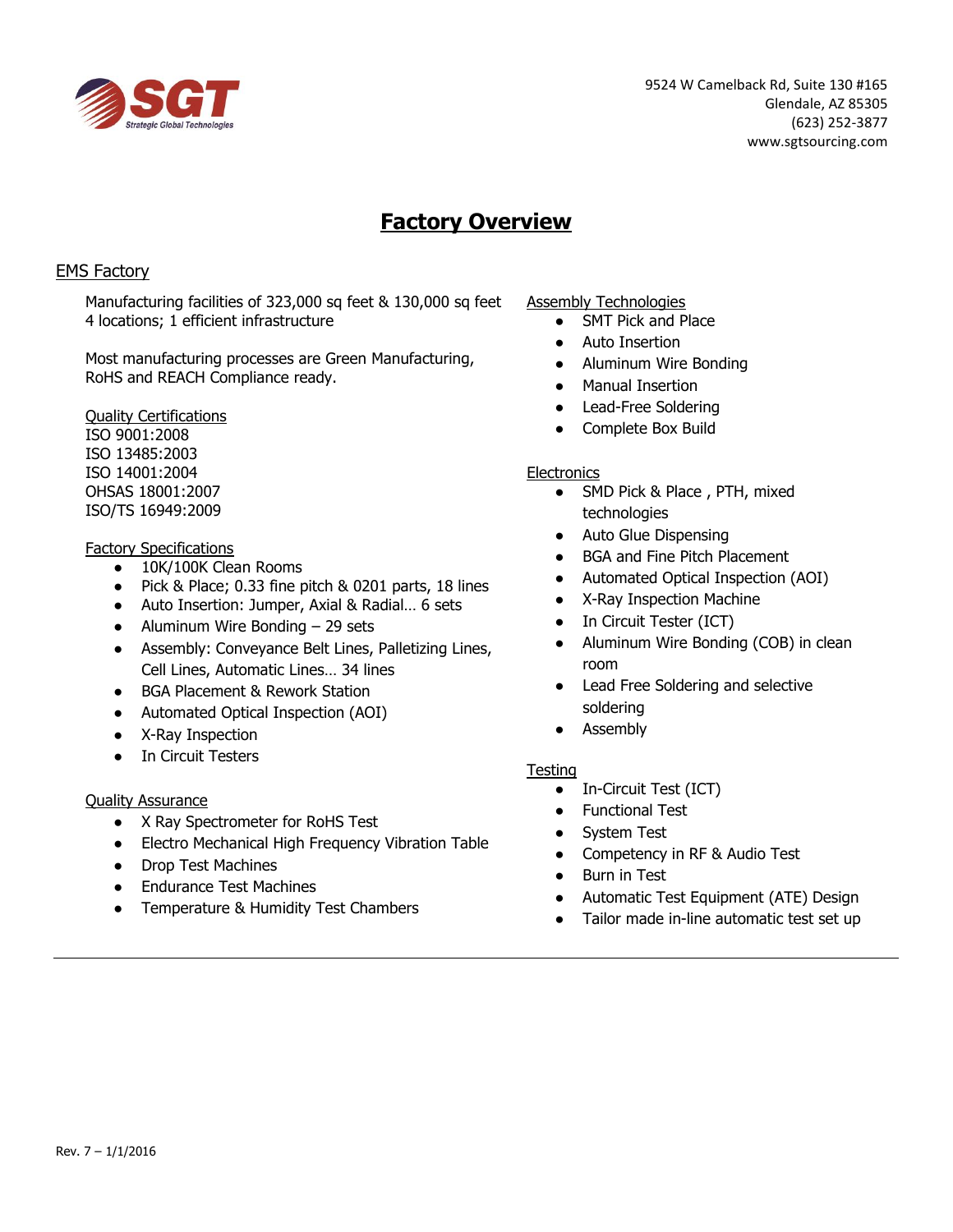

## Plastics Factory

Manufacturing facilities of 194,000 sq ft

#### Quality Certifications ISO 9001:2000 ISO/TS 16949:2002

#### **Capabilities**

- Product analysis to prevent molding issues
- Mold Design
- Mold Manufacturing
- Plastic Injection
- Dustless Printing/Painting
- Silk Screen
- Ultrasonic and Assembly

### Membrane Switch Factory

Quality Certifications ISO 9001:2008 ISO 14001:2004

### **Capabilities**

- Membrane Switch Design
- Screen Printing
- Die & Laser Cutting
- Assembly

#### Equipment

- CAD/CAM Engineering Center
- High Speed CNC Machines
- EDM Machine
- **Robotic Injection Molding Machines**
- SA 13000/10500 1,450 Ton Injection Molding Machine
- 450 Ton Injection Molding Machines
- 85 Ton Verticle Injection Molding Machine
- Double Injection Machines
- Spray Painting
- Screen & Pad Printing

## Equipment

- Silk Screen Printing Presses
- UV & Thermal Based Curing Systems
- Roll-to-Roll Printing Lines
- Automatic Hole Punch
- Laser Cutter
- Die Cutting Machines
- High Volume Punch Presses

# Cable Factory

Manufacturing facilities of 108,000 sq ft

Quality Certifications ISO 9001 ISO/TS16949 Compliant with ISO 14001 (not yet certified) ROHS Compliant facilities

**Capabilities** 

- Custom Cable Manufacturing
- In-Molded Strain Relief
- Overmolding of connectors to cable
- **RF Cables**